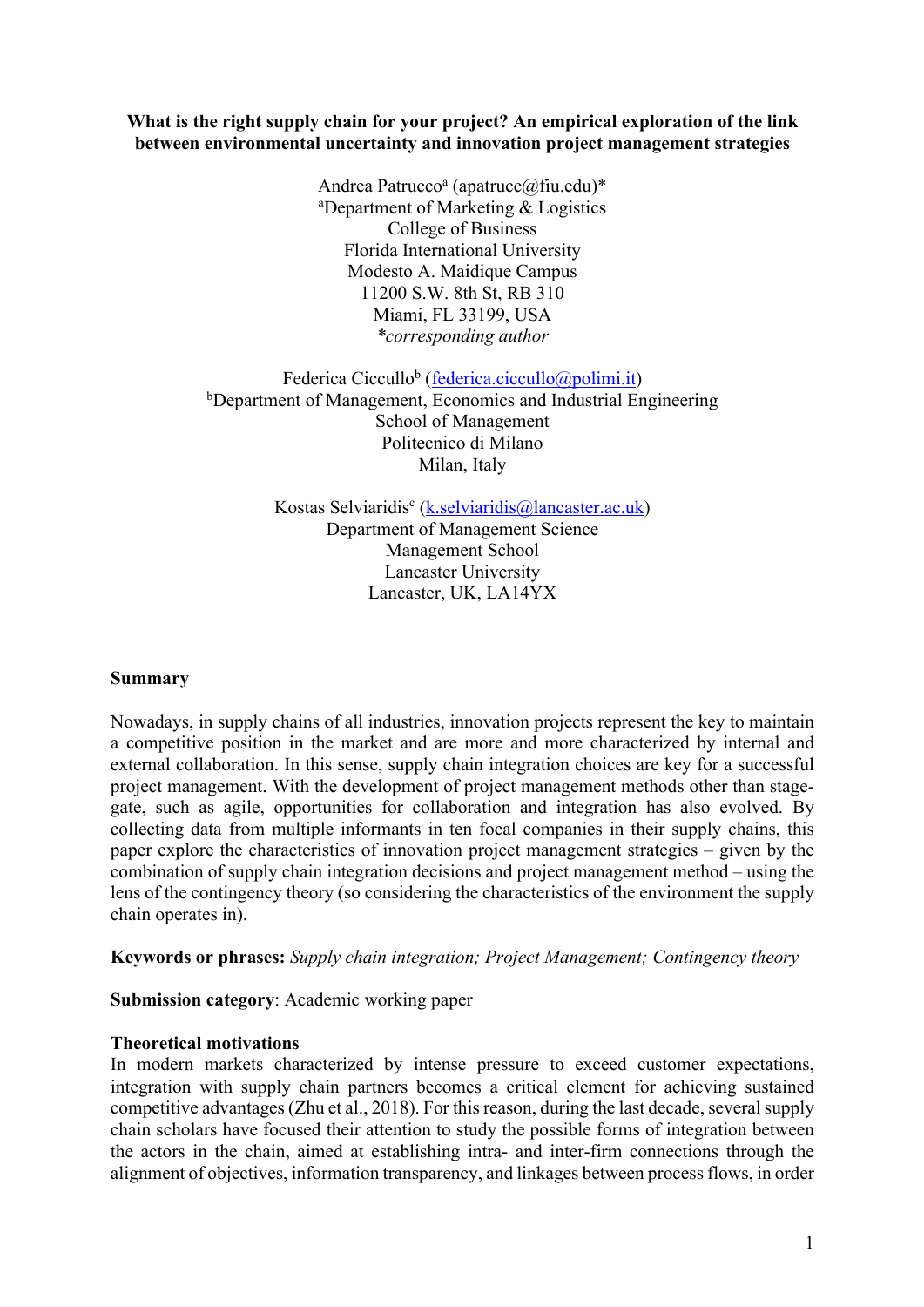to ultimately improve supply chain performance (e.g., Flynn et al., 2010; Wiengarten and Longoni, 2015; Robinson et al., 2018).

This market environment pushes also companies to innovate their products and processes more and more frequently (Haus-Reve et al., 2019), and the ability to launch and manage innovation projects has become strategic for a successful market leadership (Prajogo, 2016). This emphasis on projects has made supply chain management (SCM) even more complicated. In an era of continuous digital transformation, supply chains are asked to introduce several technological developments (Kwak et al., 2018) and project management (PM) is becoming a strategic part of SCM, and the problem of how to design a suitable project supply chain is on top of management agenda (Gaudenzi and Christoper, 2016).

While the role of supply chain integration to manage day-to-day activities has been widely discussed in the past, much less rich is the discussion about *how* and *what* type of supply chain integration is required to manage successful innovation projects. Due to the inter and intra-organizational nature of projects, effective supply chain integration strictly depends on the ability of companies to collaborate with external partners in the supply chain (Ralston et al., 2017) and establishing a cross-functional project teams (Lambert and Enz, 2017), and a better understanding of the dynamics of this innovation implementation, from a holistic perspective, is therefore needed.

This aspect becomes even more relevant considering that, after decades of adoption of the traditional stage-gate PM approach, new ones are now gaining momentum (such as the agile and the hybrid; Conforto et al., 2016), and companies can now select and combine different methodologies that push different project supply chain configurations, in terms of tools adopted (Smith and Offodile, 2007) and, particularly, level of integration and coordination with supply chain actors (i.e., suppliers and customers; Jajja et al., 2017; Kim et al., 2018).

On one hand, the SCM literature claims that higher supply chain integration capabilities are needed to face diverse, changing and therefore uncertain environments (Lee, 2002; Goldsby et al., 2006; Sun et al., 2009; Sabet et al., 2017; Haartman et al., 2020; Zimmerman et al., 2020). On the other hand, the PM literature suggests that the ability to manage projects and introduce innovations reinforce the supply chain capability to respond quickly and effectively to changes in the environment, with some methodologies (e.g., agile PM) requiring more integration than the others (Gaudenzi and Christoper, 2016). This suggests that, similar to what happens to dayto-day supply chain processes, supply chain integration decisions at innovation project level can be better interpreted by embracing the concepts of contingency theory, suggesting that the peculiarities of a firm's internal and external environments must be considered when taking supply chain integration decisions (e.g., Flynn et al., 2010).

#### **Research question and conceptual framework**

Given lack of evidence in the literature about the relationship between PM strategies, supply chain integration decisions, and environmental characteristics, it becomes relevant to study how companies can manage the need to choose a suitable PM approach to foster innovation while operating in specific environments.

On these premises, the present research is grounded on the interconnection of two key aspects: supply chain integration in innovation projects and project management methods. These aspects are connected using the theoretical lens of the contingency theory, and the need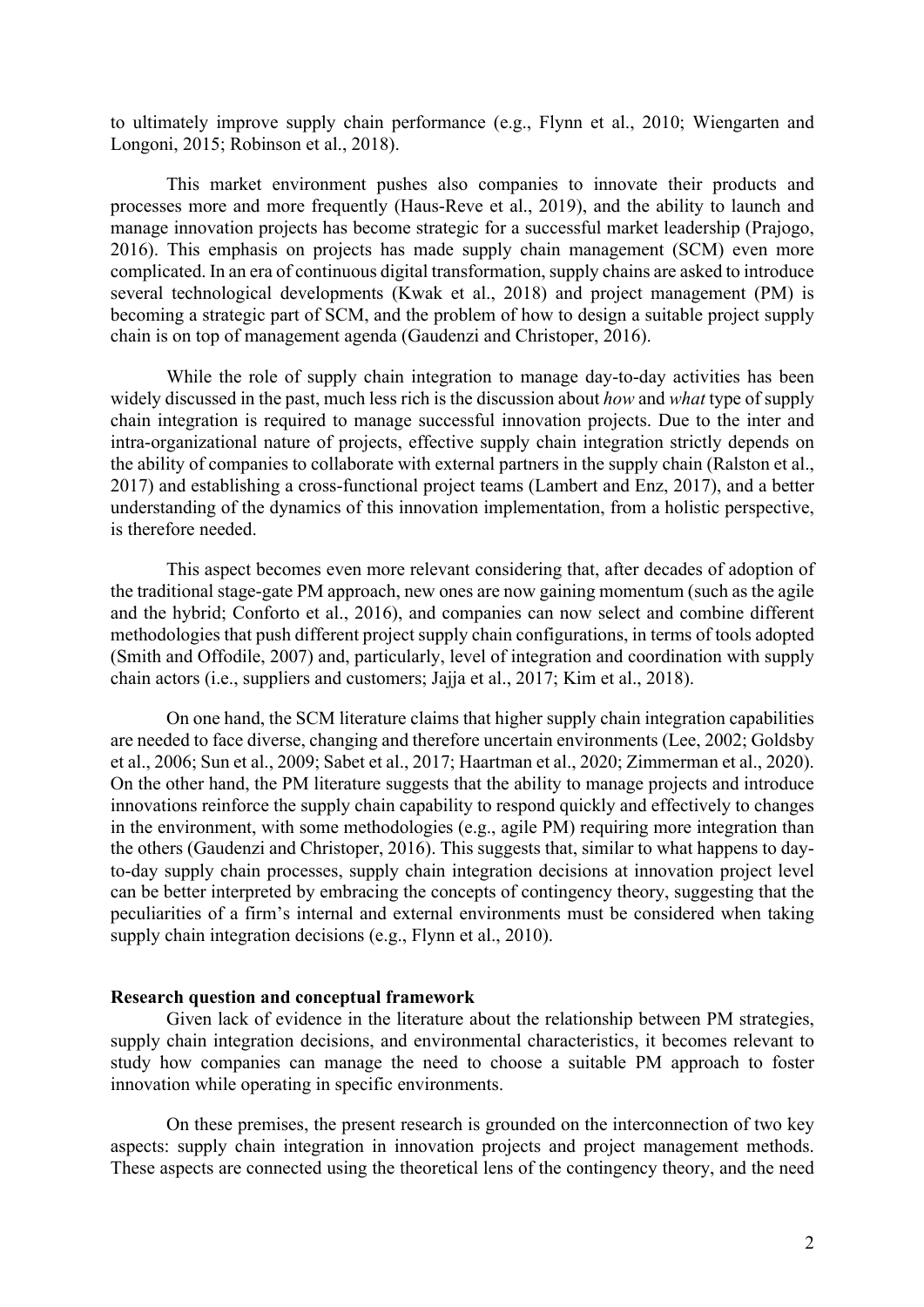of alignment between the supply chain characteristics and the environment (Defee and Stank, 2005; Sun et al., 2009).

Specifically, the objective is to answer the following research question:

*Why and how do focal firms differentiate their supply chain project management strategy specifically in terms of supply chain integration configurations and innovation project management methods in different levels of environmental uncertainty?*

In order to explore this unexplored relationship, the underlying conceptual framework of the research can be represented in *Figure 1*.





# **Methodology**

Considering the theoretical lens of the paper, we select case study as the main methodology to answer our research question. This methodology gave the research team the possibility to reach the actual decision-makers behind the definition of the project supply chain characteristics and the execution of projects, providing a deeper understanding of the organizational dynamics behind these decisions, which would have been very challenging if a quantitative approach was adopted.

Using both personal contacts of the research team, as well as consultation of newspaper articles, articles in the business press, websites and presentations at conferences and workshops (where innovation projects initiatives can be reported), we identified 12 possible companies to be involved in the research. Each company was contacted and given information about the objectives of the study, in order to understand if the company fits the hypothesized criteria. Although all of them represented potentially interesting cases, only 10 of them agreed to participate in the study, and to provide all the relevant information about their supply chain characteristics and project management approaches.

*Table 1* summarizes the characteristics of the companies involved in the research*.*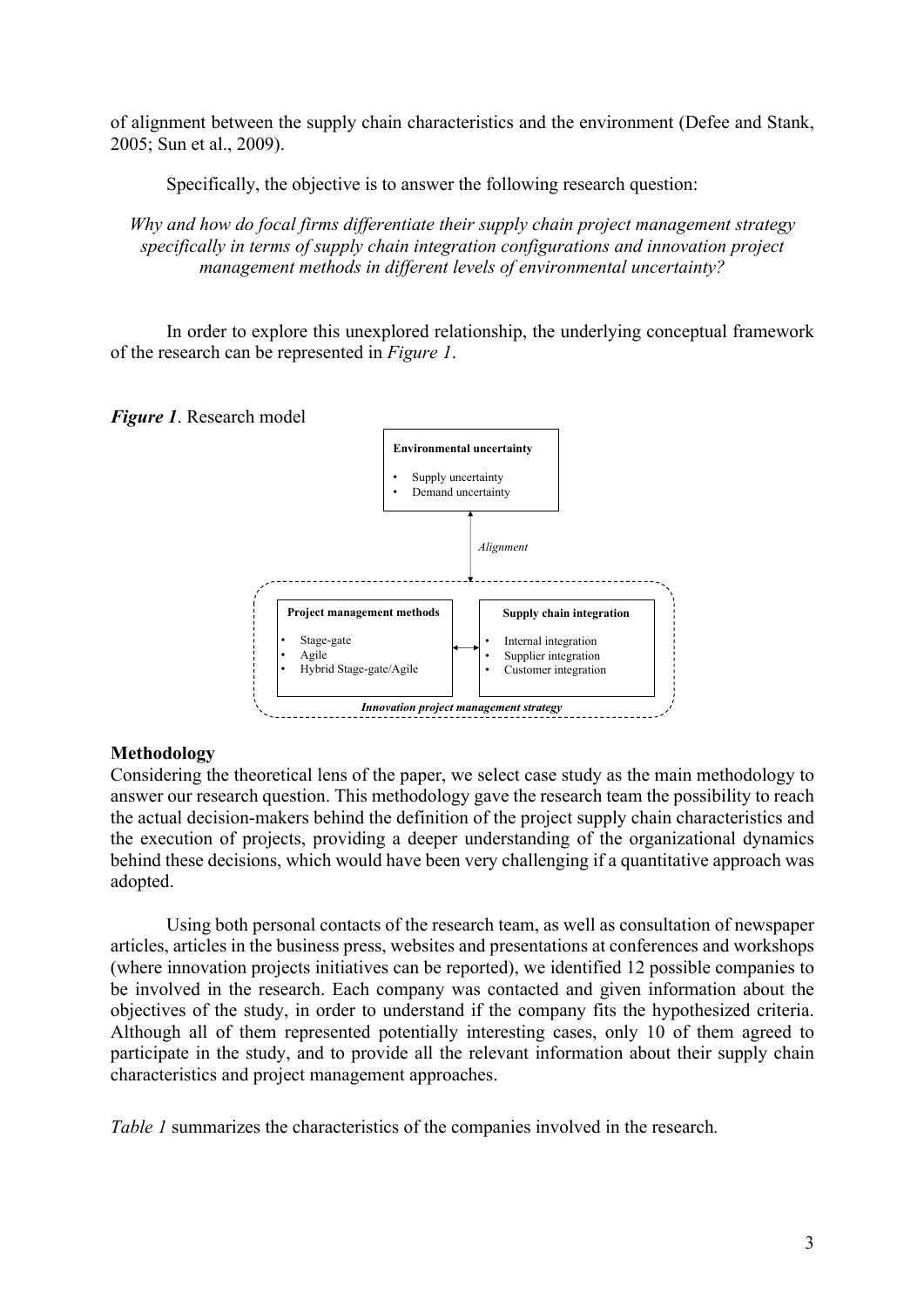*Table 1*. Sample respondents (the names of the companies have been anonymized for confidentiality reasons)

| Company      | <b>Industry</b>                                     | <b>Turnover</b>     | <b>Employees</b> | <b>Informants</b>                                                                                   |
|--------------|-----------------------------------------------------|---------------------|------------------|-----------------------------------------------------------------------------------------------------|
| Ctech        | Engineering                                         | 10.3 bln $\epsilon$ | 24,500           | Global supply chain manager (CT1); project<br>manger (CT2)                                          |
| Icons        | <b>Informatics</b>                                  | 79.6 bln \$         | 350,600          | Head of Operations (IC1); Chief Information<br>Officer (IC2); R&D manager (IC3)                     |
| Enlightening | Energy                                              | 76 bln $\epsilon$   | 30,950           | Procurement manager (EN1); Supply chain<br>manager (EN2)                                            |
| Signal       | Technology,<br>Mobility and<br>Services             | 83 bln $\in$        | 372,000          | Product manager (SI1); Demand manager<br>(SI2)                                                      |
| Baker        | Food                                                | 3.4 bln $\in$       | 8,420            | Supply chain director (BA1)                                                                         |
| Vocal        | Telco                                               | 49.5 bln $\in$      | 98,996           | Digital transformation manager (VO1);<br>Vendor manager (VO2); Agile coach (VO3)                    |
| Bone         | Industrial,<br>Energy and<br>Building<br>Technology | 78.5 bln €          | 407,000          | Head of supply chain (BO1); IT manager<br>(BO2); Program manager (BO3); Operations<br>manager (BO4) |
| Smelter      | Gas                                                 | 2.6 bln $\epsilon$  | 3,000            | Project innovation manager (SM1);<br>Corporate strategy manager (SM2)                               |
| Bee          | Logistic<br>provider                                | 80 mln \$           | 272              | Logistic manager (BE1); Sales manager<br>(BE2); IT manager (BE3)                                    |
| Plasty       | Plastic<br>manufacturer                             | $9.5 \text{ bh}$ \$ | 21,000           | Project manager (PL1); Product manager<br>(PL2)                                                     |

# **Preliminary findings**

Our case-analysis suggests that companies characterized by similar levels of environmental uncertainty are likely to adopt similar project management methods.

We can therefore conclude the following:

*Proposition 1. When demand uncertainty increases, companies are more likely to abandon stage-gate methods for managing innovation projects, in favor of agile project management.*

Our case analysis also suggests that the level of supply chain integration at innovation project level seems to depend on the PM methods adopted (and, in turn, on the environmental uncertainty).

We can therefore conclude the following:

*Proposition 2. Internal integration is usually higher when hybrid or full agile methods are adopted, as they assign more responsibilities to the project team, thus requiring more frequent and flat communication within the team members.*